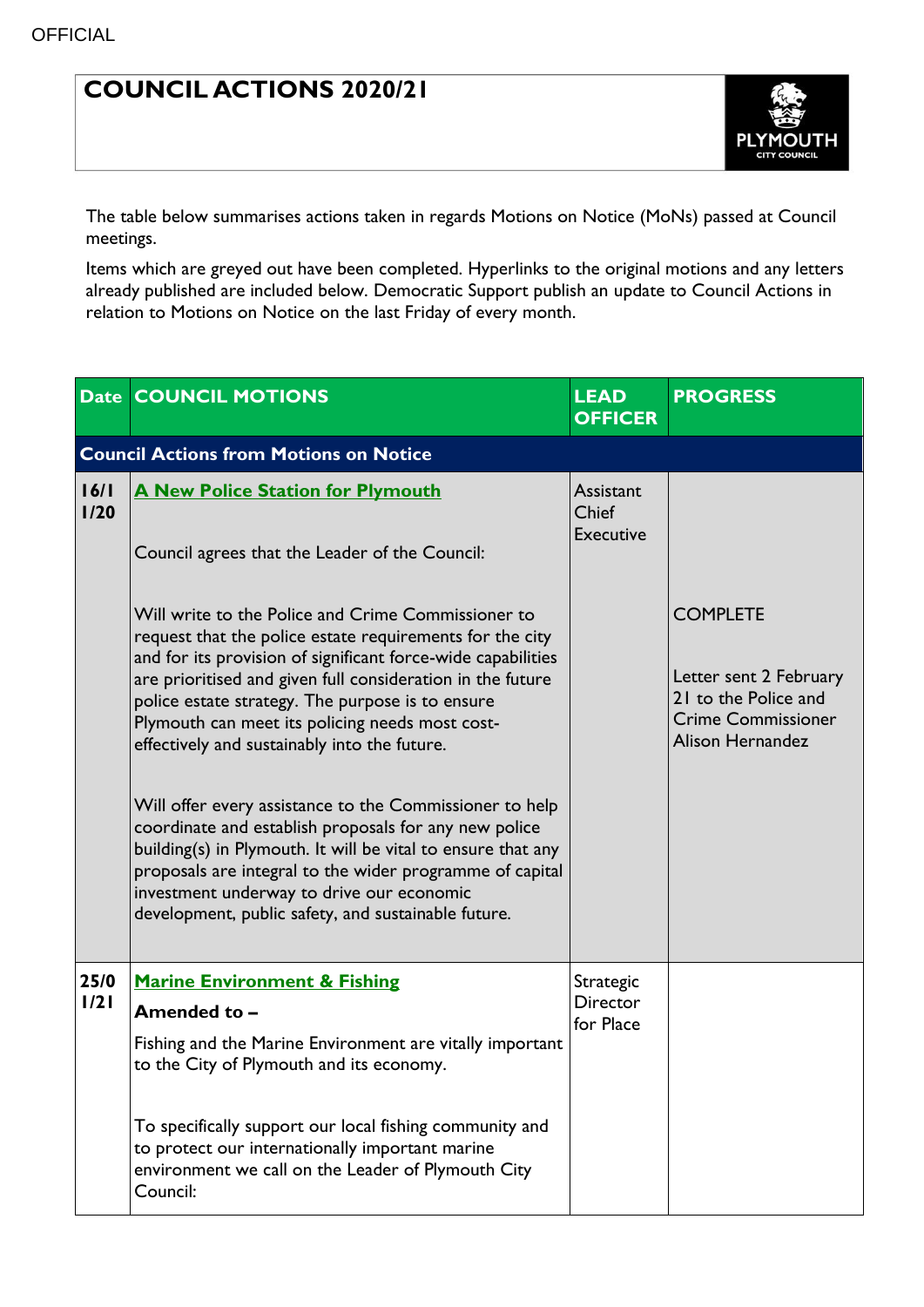$\overline{\mathsf{I}}$ 

|              | To write on behalf of the Council, congratulating the<br>Prime Minister on bringing the UK in line with the EU<br>ban on pulse fishing introduced in 2018, supporting the<br>regulation of vessel types to protect our marine<br>environment and sustainable fisheries, and to ask for the<br>following:<br>I. With respect to the £23m compensation fund<br>designed to help those negatively impacted by new UK<br>red tape and UK systems designed to comply with our<br>new third country status, to ensure that Plymouth and<br>the South West fishing boats, exporters and supply chain<br>who have been greatly affected are prioritised.<br>2. With respect to the £100m fund announced for<br>infrastructure and fishing vessel renewal, to ensure that<br>in particular Plymouth and the South West vessels and<br>English fishing supply chain businesses and harbours who<br>have done particularly and disproportionately badly out<br>of the Trade and Cooperation Agreement will see<br>increased support, to remain competitive and in<br>business.<br>3. The urgent publication of the Government's<br>consultation responses on<br>i) Quota allocations and management in 2021 and<br>beyond: England and the Crown dependencies<br>ii) Fisheries: strengthening the economic link licence<br>condition in England<br>lii) Fisheries: apportioning additional quota between the<br>UK administrations: UK and the Crown dependencies. |                                 | <b>ONGOING</b> |
|--------------|---------------------------------------------------------------------------------------------------------------------------------------------------------------------------------------------------------------------------------------------------------------------------------------------------------------------------------------------------------------------------------------------------------------------------------------------------------------------------------------------------------------------------------------------------------------------------------------------------------------------------------------------------------------------------------------------------------------------------------------------------------------------------------------------------------------------------------------------------------------------------------------------------------------------------------------------------------------------------------------------------------------------------------------------------------------------------------------------------------------------------------------------------------------------------------------------------------------------------------------------------------------------------------------------------------------------------------------------------------------------------------------------------------------------------------------------------------|---------------------------------|----------------|
| 25/0<br>1/21 | <b>Tampon Tax</b><br><b>Amended to -</b><br>Council joins with the Chancellor in congratulating Paula<br>Sherriff, the former Labour MP for Dewsbury, in her<br>campaign to abolish the Tampon Tax. Further the<br>Council welcomes the change in government policy<br>which now means that VAT on women's sanitary<br>products has been removed from 1st January 2021.<br>Council welcomes the work that Red Box and Trevi<br>House have done in Plymouth over a number of years to<br>raise concerns about the Tampon Tax and in the<br>practical steps they have taken to mitigate its impact on<br>local women. It further welcomes the leadership taken<br>by the Council's current Labour administration over the<br>past two years in raising these issues and thanks Lindsey                                                                                                                                                                                                                                                                                                                                                                                                                                                                                                                                                                                                                                                                    | Assistant<br>Chief<br>Executive |                |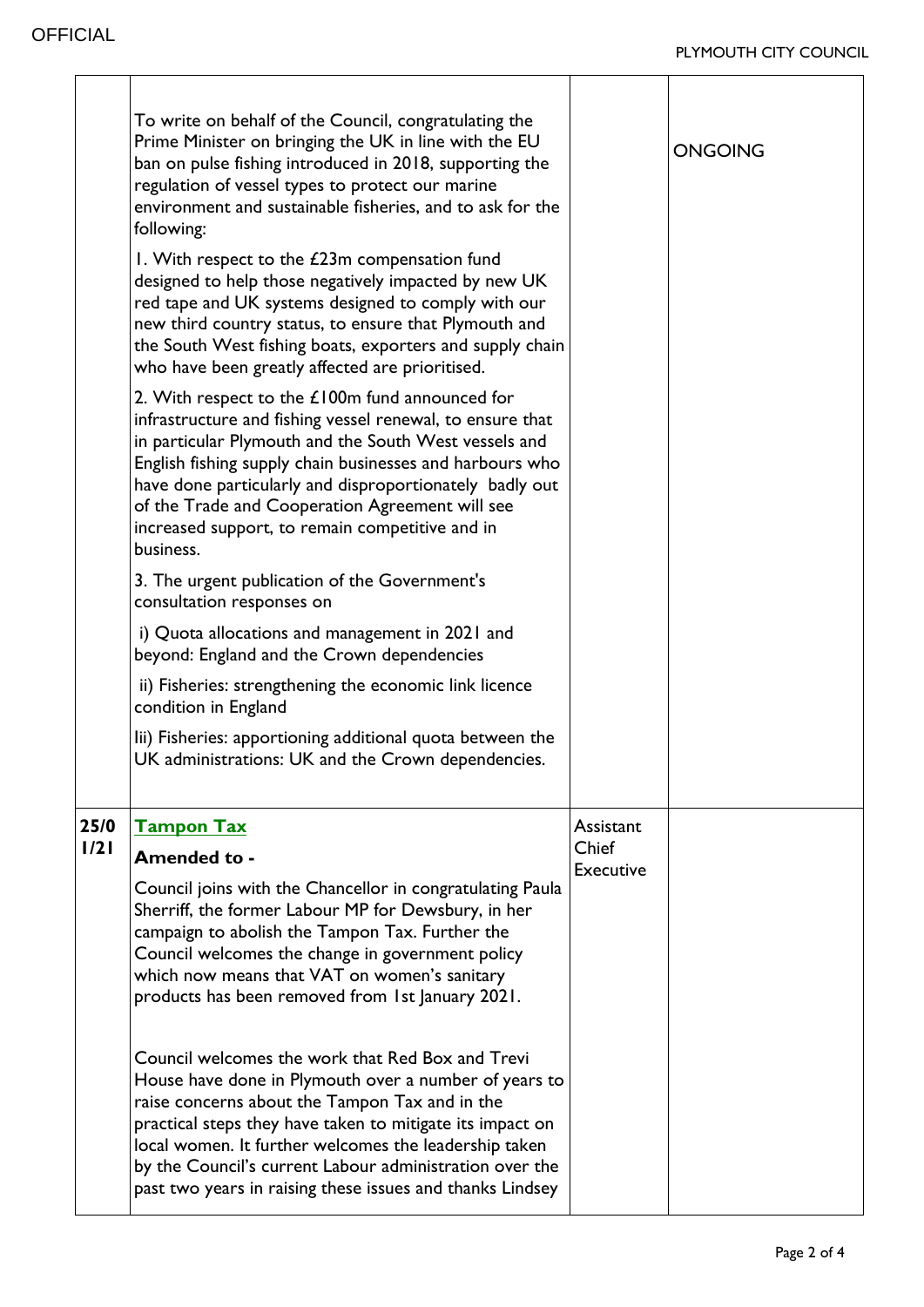|              | Hall for the support she is giving in working with schools<br>to raise awareness of period poverty.<br>Council recognises that there is more to do to tackle<br>period poverty and therefore instructs the Leader of<br>Plymouth City Council to write to the Chancellor Rishi<br>Sunak to congratulate him on backing Paula Sherriff's<br>calls by abolishing VAT on women's sanitary products<br>and to ask the Chancellor to:<br>make it clear that that manufacturers and<br>retailers should match this commitment by<br>providing a price reduction for the public<br>maintain the current ring-fenced funding for<br>projects that help disadvantaged and vulnerable<br>women across the UK. |                               | <b>ONGOING</b> |
|--------------|-----------------------------------------------------------------------------------------------------------------------------------------------------------------------------------------------------------------------------------------------------------------------------------------------------------------------------------------------------------------------------------------------------------------------------------------------------------------------------------------------------------------------------------------------------------------------------------------------------------------------------------------------------------------------------------------------------|-------------------------------|----------------|
| 25/0<br>1/21 | <b>Supporting Student Renters and Student</b><br><b>Landlords</b>                                                                                                                                                                                                                                                                                                                                                                                                                                                                                                                                                                                                                                   | <b>Director</b><br>for        |                |
|              | Amended to -                                                                                                                                                                                                                                                                                                                                                                                                                                                                                                                                                                                                                                                                                        | Children's<br><b>Services</b> |                |
|              | Plymouth City Council notes that many students had<br>arranged accommodation with Plymouth student<br>landlords to attend university, but are unable to live in<br>this accommodation due to most courses having<br>switched to online learning and due to travel restrictions<br>barring travel to Plymouth.<br>The council further notes that these restrictions, as part<br>of a national lockdown, are necessary to slow the spread                                                                                                                                                                                                                                                             |                               |                |
|              | of coronavirus and protect the capacity of the NHS.<br>Noting that students, like many other people, have<br>suffered profound economic consequences due to the<br>necessity of these public restrictions, the Council will<br>ask the Cabinet member for Education, Skills and<br>Transformation to write to the UK Government, asking<br>relevant departments to work with student landlords,<br>both university-owned and private, to:                                                                                                                                                                                                                                                           |                               |                |
|              | reduce student rent by forty percent for the rest<br>of the academic year,                                                                                                                                                                                                                                                                                                                                                                                                                                                                                                                                                                                                                          |                               |                |
|              | enable students who cannot occupy their<br>accommodation to exit their contracts without<br>penalty,                                                                                                                                                                                                                                                                                                                                                                                                                                                                                                                                                                                                |                               |                |
|              | reimburse students who have paid in advance and<br>$\bullet$<br>cannot occupy their accommodation,                                                                                                                                                                                                                                                                                                                                                                                                                                                                                                                                                                                                  |                               |                |
|              | reimburse lost income for student landlords<br>whose tenants cannot occupy their<br>accommodation                                                                                                                                                                                                                                                                                                                                                                                                                                                                                                                                                                                                   |                               |                |